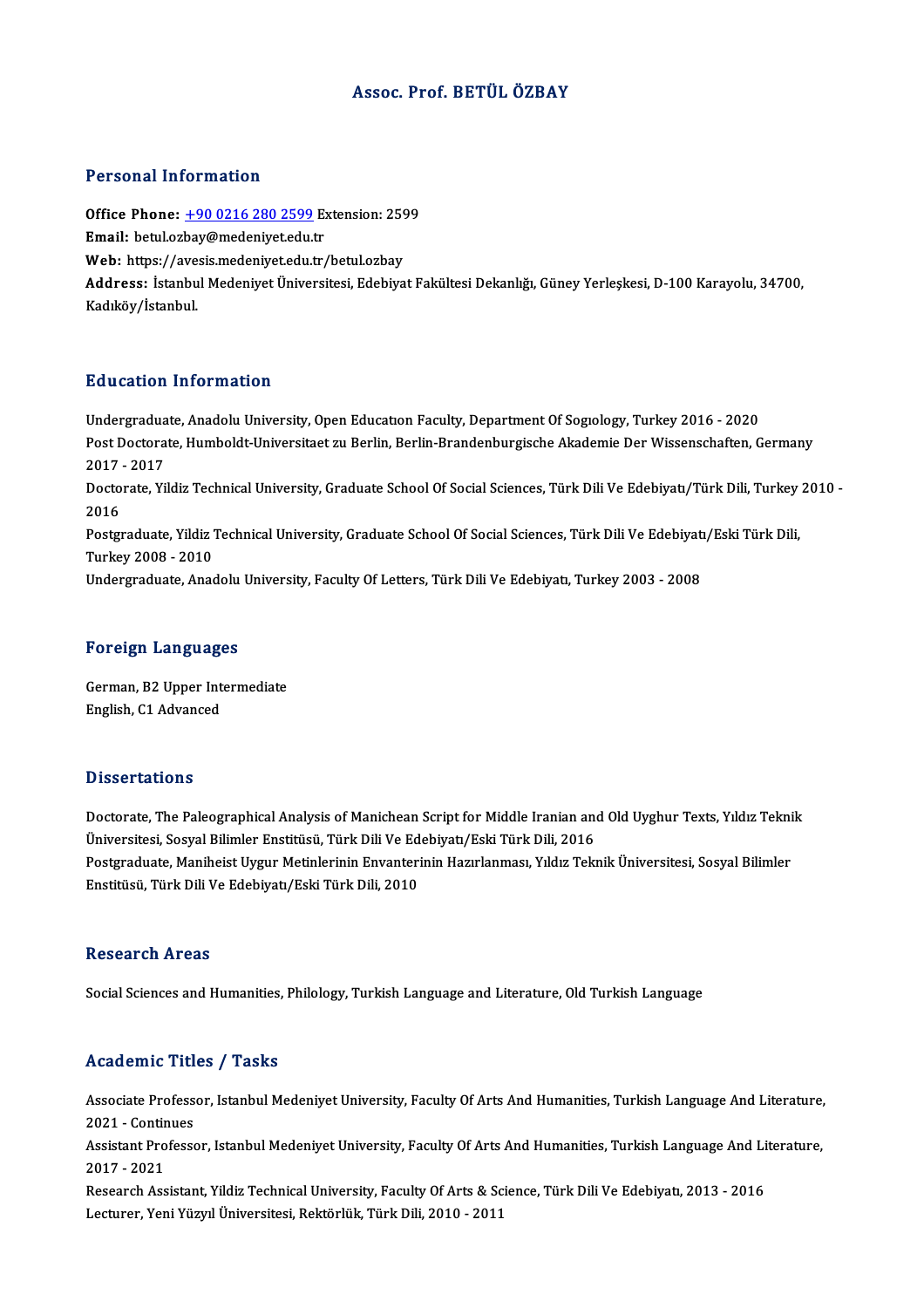### Academic and Administrative Experience

Academic and Administrative Experience<br>Vice Dean, Istanbul Medeniyet University, Faculty Of Arts And Humanities, Turkish Language and Literature, 2021<br>Continues rications<br>Vice Dean,<br>Continues<br>Istanbul M Vice Dean, Istanbul Medeniyet University, Faculty Of Arts And Humanities, Turkish Lang<br>Continues<br>İstanbul Medeniyet Üniversitesi, Türk Dili Ve Edebiyatı, Eski Türk Dili, 2017 - Continues<br>Deputy Heed of Depertment, Istanbul

Continues<br>İstanbul Medeniyet Üniversitesi, Türk Dili Ve Edebiyatı, Eski Türk Dili, 2017 - Continues<br>Deputy Head of Department, Istanbul Medeniyet University, Faculty Of Arts And Humanities, Turkish Language and<br>Literature, İstanbul Medeniyet Üniv<br>Deputy Head of Departn<br>Literature, 2018 - 2022

### Articles Published in Journals That Entered SCI, SSCI and AHCI Indexes

rticles Published in Journals That Entered SCI, SSCI and AHCI Indexes<br>I. The Traces of the Oral Culture in the Poetry Parts of a History Book from the XVIIth Century:<br>Shajara i Tarakima by Abu al Chari Bahadur Khan Shajara-i Tarakima by Abu al-Ghazi Bahadur Khan<br>Shajara-i Tarakima by Abu al-Ghazi Bahadur Khan<br>ÖZRAV R The Trac<br>Shajara-i<br>ÖZBAY B.<br>ZEITSCHR Shajara-i Tarakima by Abu al-Ghazi Bahadur Khan<br>ÖZBAY B.<br>ZEITSCHRIFT DER DEUTSCHEN MORGENLANDISCHEN GESELLSCHAFT, vol.167, no.1, pp.91-109, 2017 (Journal<br>Indexed in AHCD ÖZBAY B.<br>ZEITSCHRIFT DEF<br>Indexed in AHCI)

Indexed in AHCI)<br>Articles Published in Other Journals

rticles Published in Other Journals<br>I. Intertextual Meaning Relations in Maichean Old Uyghur Multiple Translations and Example of<br>Huvedesman Hymn ites i dishished in (<br>Intertextual Meanin<br>Huyadagman Hymn I<mark>ntertex</mark><br>Huyada<sub>!</sub><br>Özbay B.

Huyadagman Hymn<br>Özbay B.<br>Medeniyet Kültürel Araştırmalar Belleteni, vol.1, no.1, pp.1-17, 2021 (International Refereed University Journal)<br>MANİHAİST TÖVRE DUASL "HUASTILANİET"İN ESKİ UVGURCA VE SOĞDCA NÜSHALARINDAKİ Özbay B.<br>I . Medeniyet Kültürel Araştırmalar Belleteni, vol.1, no.1, pp.1-17, 2021 (International Refereed University J<br>II. MANİHAİST TÖVBE DUASI "HUASTUANİFT"İN ESKİ UYGURCA VE SOĞDCA NÜSHALARINDAKİ<br>ANI ATICI BAKISI İLE D

Medeniyet Kültürel Araştırmalar Belleteni, vol.1, no.1, pp.1-17, 2021 (Interna<br>MANİHAİST TÖVBE DUASI "HUASTUANİFT"İN ESKİ UYGURCA VE SOÖ<br>ANLATICI BAKIŞI İLE DOĞU MANİHAİZMİ'NDEKİ İBADET USULLERİ<br>Özbəy P MANİHA<br>ANLATI<br>Özbay B.<br>Türk Kül ANLATICI BAKIŞI İLE DOĞU MANİHAİZMİ'NDEKİ İBADET USULLERİ<br>Özbay B.<br>Türk Kültürü İncelemeleri Dergisi, no.46, pp.283-301, 2021 (Refereed Journals of Other Institutions)<br>The Writing Features of the Letters "h" (x er x), "f",

- Özbay B.<br>Türk Kültürü İncelemeleri Dergisi, no.46, pp.283-301, 2021 (Refereed Journals of Other Institutions)<br>III. The Writing Features of the Letters "ḫ" (x or χ), "f", and "v" (β) in the Manichean Script in Middle<br>Inani Türk Kültürü İncelemeleri Dergisi, no.46, pp.28<br>The Writing Features of the Letters "ḫ" (:<br>Iranian and Old Uyghur Manichean Texts<br>Örbəy P The Wri<br>Iranian<br>Özbay B.<br>ESM İlmi
	-

Ir<mark>anian and Old Uyghur Manichean Texts</mark><br>Özbay B.<br>FSM İlmi Araştırmalar İnsan ve Toplum Bilimler Dergisi, no.16, pp.309-319, 2020 (National Refreed University<br>Journal) Özbay B<br>FSM İlmi<br>Journal)<br>The Dev FSM İlmi Araştırmalar İnsan ve Toplum Bilimler Dergisi, no.16<br>Journal)<br>IV. The Development of Manichean Script in Old Uyghurs<br>Örbəy P. Journal)<br>**The Dev<br>Özbay B.**<br>Dil ve Ed

- -

Özbay B.<br>Dil ve Edebiyat Araştırmaları, no.21, pp.83-100, 2020 (Refereed Journals of Other Institutions)

Özbay B.<br>Dil ve Edebiyat Araştırmaları, no.21, pp.83-100, 2020 (Refereed Journals of Oth<br>V. Punctution Marks in Manichean Old Uyghur and Middle Iranian Texts<br>Ösbey B. Dil ve Ed<br><mark>Punctut</mark><br>Özbay B.<br>Türk Kül

Özbay B.<br>Türk Kültürü İncelemeleri, vol.2, no.42, pp.143-160, 2019 (Refereed Journals of Other Institutions)

Özbay B.<br>Türk Kültürü İncelemeleri, vol.2, no.42, pp.143-160, 2019 (Refereed Journals of Other Institution<br>VI. The Gates For The Salvation of Souls in Uyghur Manichaeism: Two Palaces of Light<br>Örbay B. Türk Kül<br><mark>The Gat</mark><br>Özbay B. The Gates For The Salvation of Souls in Uyghur Manichaeism: Two Palaces of<br>Özbay B.<br>Kutadgubilig, vol.2, no.40, pp.151-162, 2019 (Refereed Journals of Other Institutions)<br>Kallinolis'ton Golibolu'ya - Bir İsim Nodir Ki? Özbay B.<br>Kutadgubilig, vol.2, no.40, pp.151-162, 2019 (Refere<br>VII. Kallipolis'ten Gelibolu'ya – Bir İsim Nedir Ki?<br>Liau S. Özbay P

## Kutadgubilig, vol<br>**Kallipolis'ten (**<br>Lieu S., Özbay B.<br>Tarih İncelemele

Lieu S., Özbay B.<br>Tarih İncelemeleri Dergisi, vol.33, no.2, pp.625-638, 2018 (National Refreed University Journal)

## Lieu S., Özbay B.<br>Tarih İncelemeleri Dergisi, vol.33, no.2, pp.625-638, 2018 (National Refreed University Journal)<br>VIII. The Review of Manichaean Texts in Syriac Nils Arne Pedersen John Møller Larsen Brepols 2013<br>ÖZRAV Tarih İnce<br>**The Revi**<br>ÖZBAY B.<br>Orientelis The Review of Manichaean Texts in Syriac Nils Arne Pedersen John Møller Larsen Brepo<br>ÖZBAY B.<br>Orientalische Literatur Zeitung, vol.2, no.111, pp.1-2, 2016 (Refereed Journals of Other Institutions)<br>Manibaist Orte Inan ve Es

ÖZBAY B.<br>Orientalische Literatur Zeitung, vol.2, no.111, pp.1-2, 2016 (Refereed Journals of<br>IX. Manihaist Orta İran ve Eski Uygur Metinlerinde t ve t seslerinin yazımı<br>Örbəy P. Orientali:<br>**Manihai**<br>Özbay B.<br>Türk Dill

Özbay B.<br>Türk Dilleri Araştırmaları, no.23, pp.81-95, 2015 (Refereed Journals of Other Institutions)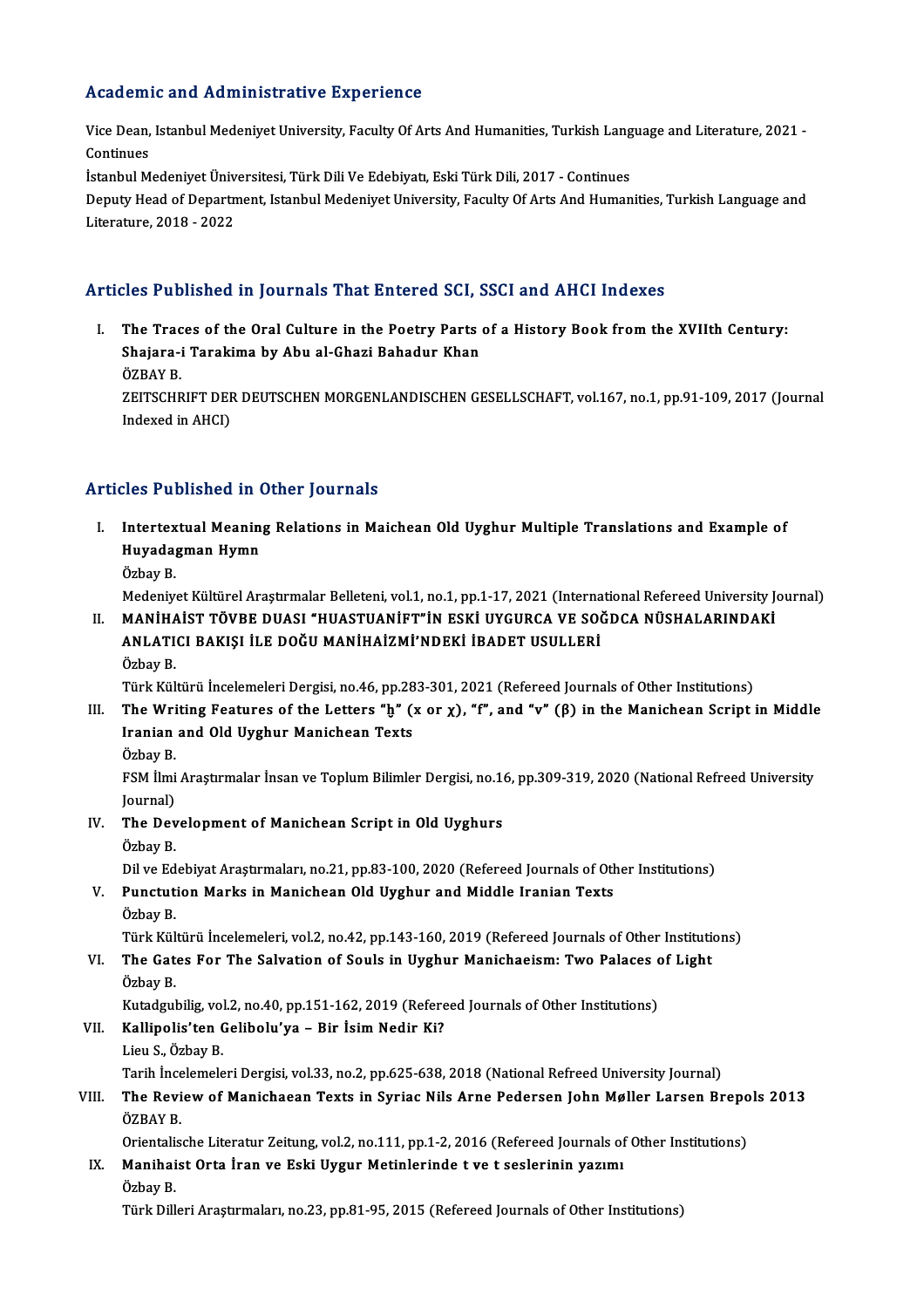### Books&Book Chapters

ooks & Book Chapters<br>I. Manihaist Bir İlahi: Huyadagmān Partça, Soğdca, Eski Uygurca Metin ve Çeviri<br>Öshav P kə & Be<br>Manihai<br>Özbay B. Manihaist Bir İlahi: Huyadagı<br>Özbay B.<br>Dergâh Yayınları, İstanbul, 2020<br>Huastuanift Manihaist Husunl Özbay B.<br>Dergâh Yayınları, İstanbul, 2020<br>II. Huastuanift Manihaist Uygurların Tövbe Duası<br>Örbey B Dergâh Y<br><mark>Huastua</mark><br>Özbay B.<br><sup>Türk Dil</sup> Huastuanift Manihaist Uygur<br>Özbay B.<br>Türk Dil Kurumu, Ankara, 2019<br>Mani'nin Knistal Mühnü ve M Özbay B.<br>Türk Dil Kurumu, Ankara, 2019<br>III. Mani'nin Kristal Mührü ve Manihaizm<br>Özbav B. Türk Dil Kurumu, Ankara, 2019 Mani'nin Kristal Mührü ve Manihaizm<br>Özbay B.<br>in: Prof. Dr. Ahmet Caferoğlu Armağanı, Turan Fikret,Tabaklar Özcan, Editor, Şenyıldız Matbaacılık, İstanbul, Özbay B.<br>in: Prof. Dr. Ahmet<br>pp.441-447, 2019<br>Yalan Günabı, M in: Prof. Dr. Ahmet Caferoğlu Armağanı, Turan Fikret,Taba<br>pp.441-447, 2019<br>IV. Yalan Günahı, Manihaist Bir Tövbe Duasında Yalan<br>Örbəy B pp.441-4<br><mark>Yalan G</mark>ı<br>Özbay B.<br>in: <sup>Volon</sup> Yalan Günahı, Manihaist Bir Tövbe Duasında Yalan<br>Özbay B.<br>in: Yalan Kitabı, Naskali Gürsoy,E., Editor, Kitabevi, İstanbul, pp.39-45, 2015<br>Huastuanift Manihaist Uygurların Töybe Duası Özbay B.<br>in: Yalan Kitabı, Naskali Gürsoy,E., Editor, Kitabevi, İst<br>V. Huastuanift Manihaist Uygurların Tövbe Duası<br>Ösbay B. in: Yalan<br><mark>Huastua</mark><br>Özbay B.<br><sup>Türk Tür</sub></sup> Huastuanift Manihaist Uygurların Tövbe I<br>Özbay B.<br>Türk Türk Dil Kurumu Yayınları, Ankara, 2014

# Türk Türk Dil Kurumu Yayınları, Ankara, 2014<br>Refereed Congress / Symposium Publications in Proceedings

efereed Congress / Symposium Publications in Proceedings<br>I. The Writing Features of the Low Unrounded Connecting Vowels in the Old Uyghur Manichean Texts The Wri<br>The Wri<br>Özbay B. The Writing Features of the Low Unrounded Connecting Vowels in the Old Uyghur Manichean Text<br>Özbay B.<br>Ancient Texts and Languages of Ethnic Groups along the Silk Road, Göttingen, Germany, 8 - 10 November 2019,<br>nn 150 172

Özbay B.<br>Ancient Text<br>pp.159-172

## pp.159-172<br>Supported Projects

Supported Projects<br>ÖZBAY B., Project Supported by Higher Education Institutions, Eski Uygurca Manihaist Metinlerde Düz Bağlama<br>Ünlülerinin Yazım Özellikleri, 2018, .2019 Uupput tou 110 joods<br>ÖZBAY B., Project Supported by Higher Ed<br>Ünlülerinin Yazım Özellikleri, 2018 - 2019<br>ÖZRAV B., Project Supported by Higher Ed ÖZBAY B., Project Supported by Higher Education Institutions, Eski Uygurca Manihaist Metinlerde Düz Bağlama<br>Ünlülerinin Yazım Özellikleri, 2018 - 2019<br>ÖZBAY B., Project Supported by Higher Education Institutions, Bildiri 1

Ünlülerinin Yazım Özellikleri, 2018 - 2019<br>ÖZBAY B., Project Supported by Higher Education Institutions, Bildiri 1 The orthography of the rounded vowels in Ol<br>Uyghur Manichean Texts "Eski Uygurca Manihaist metinlerde yuvar ÖZBAY B., Project Supported by Higher Education Institutions, Bildiri 1 The orthography of the rounded vowels in Old<br>Uyghur Manichean Texts "Eski Uygurca Manihaist metinlerde yuvarlak ünlülerin yazımı" Bildiri 2 The Analys Uyghur Manichean Texts "Eski Uygurcz<br>Headline Ornament of the Illuminated l<br>Başlık Süslemesi Analizi", 2017 - 2017

# Başlık Süslemesi Analizi", 2017 - 2017<br>Memberships / Tasks in Scientific Organizations

International Association of Manichean Studies, Member, 2016 - Continues

### **Scientific Refereeing**

Dil ve Edebiyat Araştırmaları Dergisi, Other Indexed Journal, October 2020

### **Edit Congress and Symposium Activities**

9th Congress of the International Association of Manichaean Studies University of Turin, Attendee, Torino, Italy, 2017